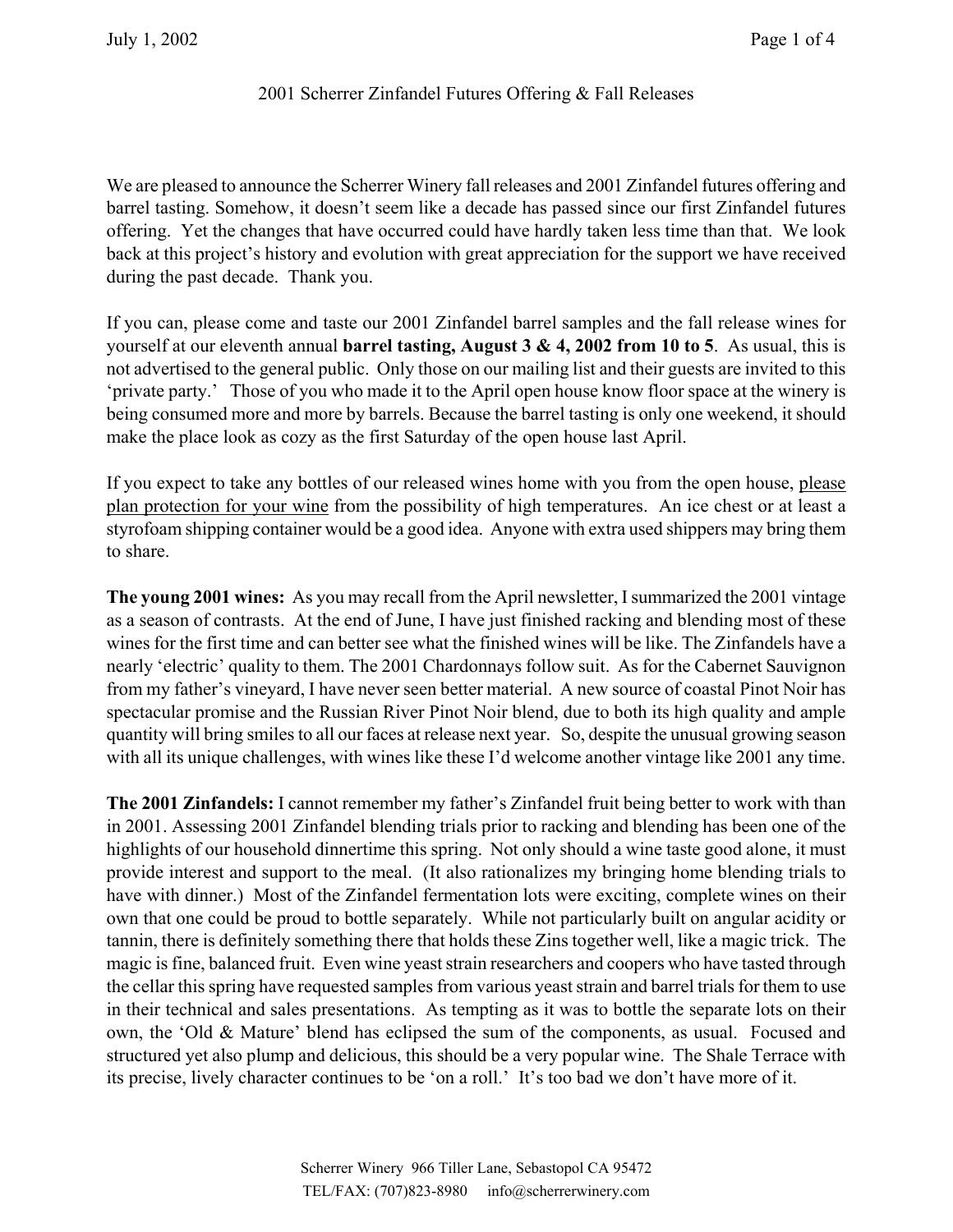#### 2001 Scherrer Zinfandel Futures Offering & Fall Releases

### **FUTURES**

**2001 Old & Mature Vines Zinfandel futures:** For the most part, this wine has some of the characters from the recent 'odd' vintages: a great electric focus of slightly jammy fruit (1995), raspberries, boysenberries, blueberries (1997), a foundation of meaty, brooding bass notes (1999), and a buffering textural suavity that wraps around it all (1996 and 2000). Seeing how well the older of these 'mostly odd vintages' have developed indicates good things for the 2001's future as well. *Estimated retail at release: \$28 per bottle. Futures price: \$225 per case. Released April 2003* 

**2001 Shale Terrace Zinfandel futures:** Once again this is very limited in production, and possesses the usual perfume, red fruits and balance that has made it so popular over the last half-dozen years. This wine is only offered 'first crack' to those who usually order some. *Estimated retail at release in few stores that get some: \$24 per bottle. Futures price: \$195 per case. Released April 2003*

## **FALL RELEASES**

**2000 Helfer Vineyard Chardonnay:** The 1999 Helfer Chardonnay was a 'ringer' in a Burgundy lovers' blind tasting last spring. It was voted #1 in a group of 8 white Burgundies costing as much as \$250. The 2000 Helfer Chardonnay is richer, more generous and slightly more 'Californian' than the mineral and complex 1999 but still retains the typical star-fruit character and complexity that sets it apart from most other California Chardonnays. 60 cases produced. *\$35 per bottle. Available now.*

**2000 Helfer Vineyard Pinot Noir:** While I consider this vineyard more of a Chardonnay site, it can produce fine Pinot Noir as well. Ginger, honey, and 'surmaturité' aromas, with open structured, lightly herbal, orange peel notes make this a good match with grilled salmon. While not built for the long-term, I expect it to fully return to its pre-bottling seductive state by the end of the year. 44 cases produced. Another 'first crack' wine. *\$30 per bottle. Available now.*

**2000 Hirsch Vineyard Pinot Noir:** Truly a wine for the long run, unlike the 1999 vintage, this is not a 'diaphanous' wine at all. Small yields with tiny berries drove David Hirsch crazy (and myself as well), but made a very special wine indeed. It displays the quintessential 'true' Sonoma Coast character of red and black fruits, rose hips and sassafras, centered and focused with mouth-watering acidity, great structure, continuity and length. Like many 1993 red Burgundies, this is a wine that both demands and will reward cellaring. 110 cases produced. 'first crack' *\$45 per bottle. Available now.* 

**1999 Scherrer Vineyard Cabernet Sauvignon:** Everyone seemed to love the forward 1999 *Alexander Valley* bottling released this spring. Now, here is the unique expression of my father's vineyard: less herbal, more fruit-focused and structured, broody and mysterious. Had I encountered Cabernet Sauvignon like this many years ago, I would have more of this variety in my cellar. Don't be fooled by the fact that it tastes good now. It should age a long time. I am also pleased to have found the types of barrels that fit this material perfectly. It has absolutely digested and incorporated its 75% new oak during its 30 month barrel aging, confirming that there is a lot of wine in this wine. 300 cases produced. *\$40 per bottle. Available now.*